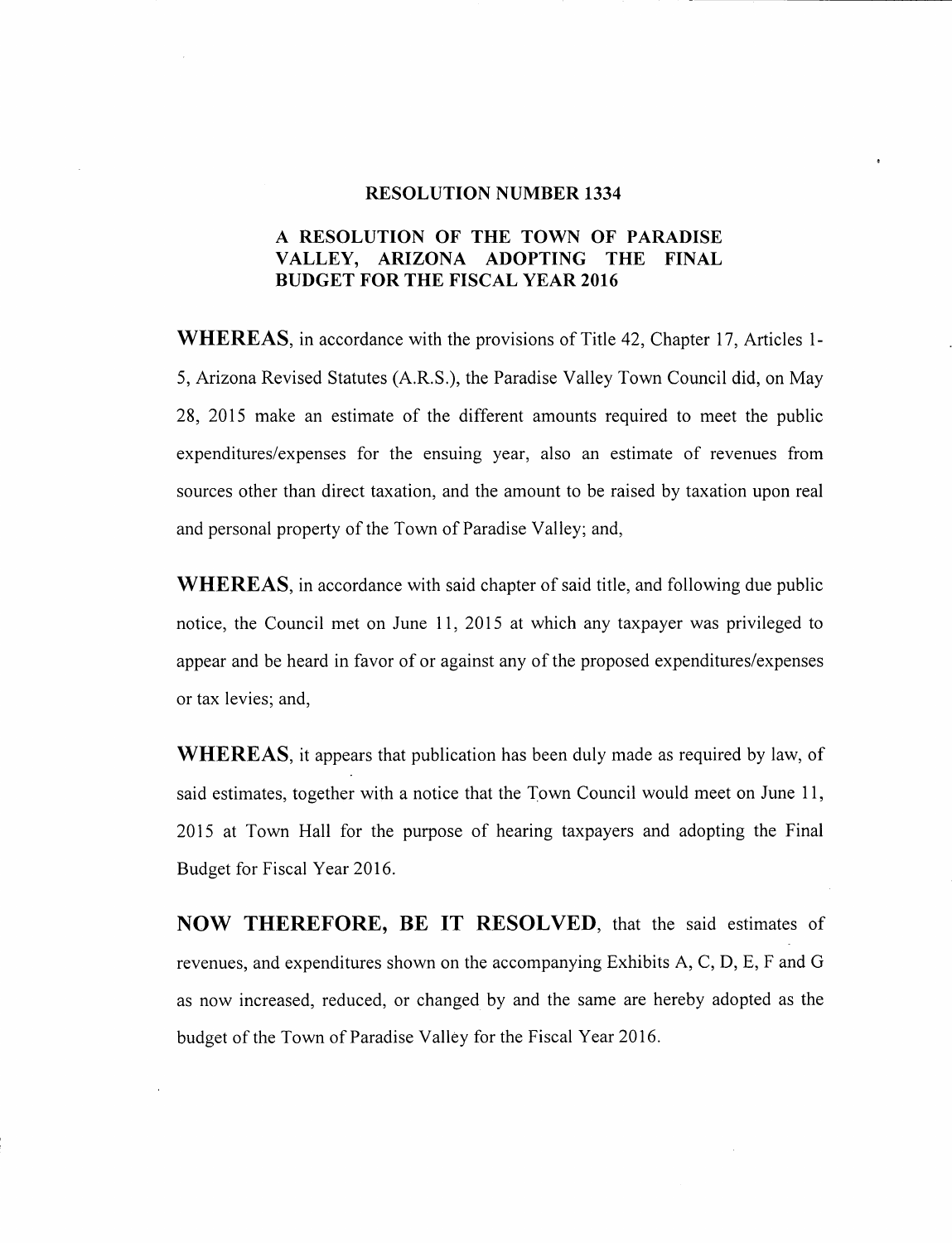**PASSED AND ADOPTED** by the affirmative vote of the Paradise Valley Town Council this **11** th day of June, 2015.

**\\\** 

Michael Collins, Mayor

ATTEST:

Duncan W.Ala

APPROVED AS TO FORM

 $\pmb{\ell}$  $\overline{\mathscr{O}}$   $\overline{\phantom{a}}$ 

Andrew M. Miller, Town Attorney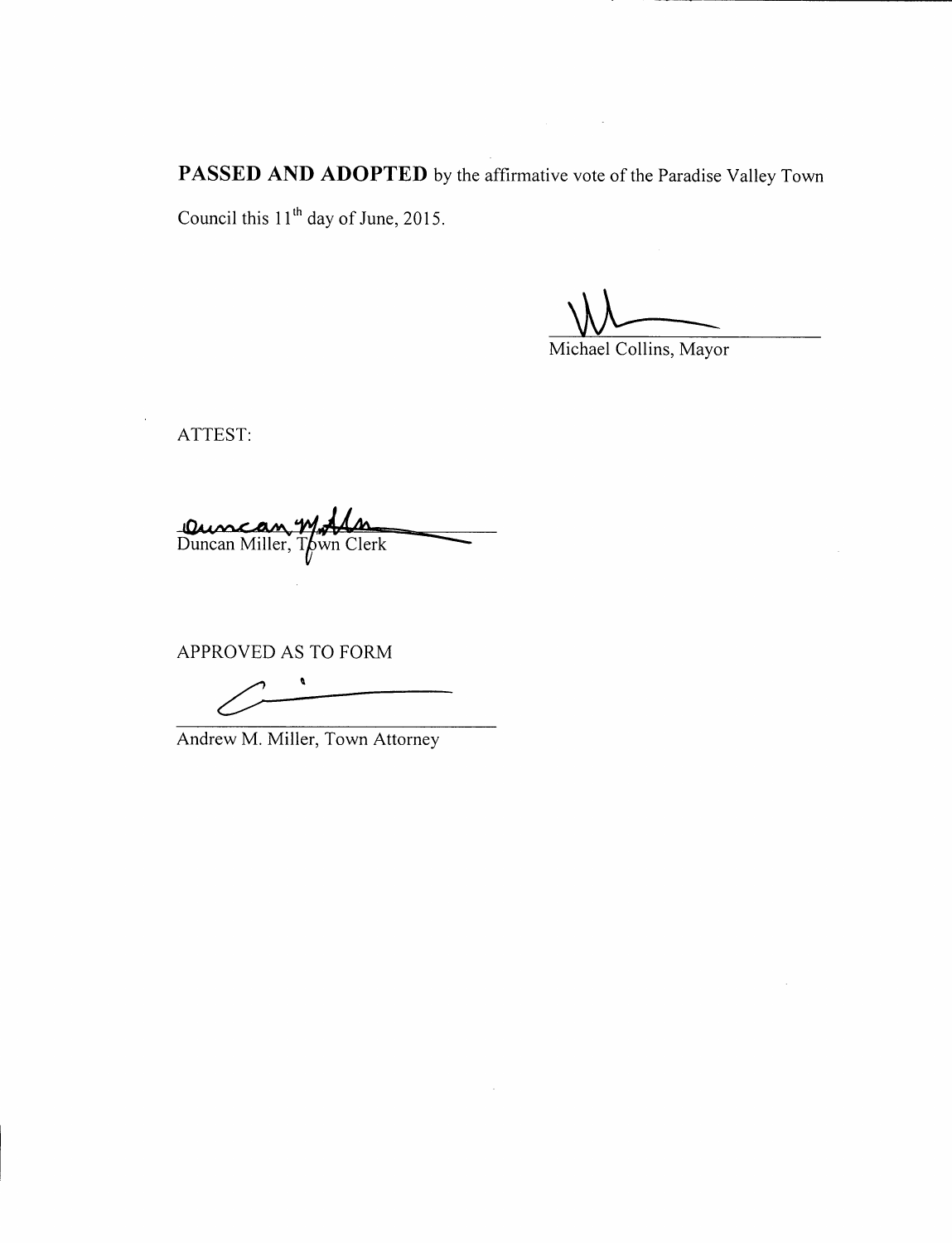# **STATE OF ARIZONA ) COUNTY OF MARICOPA**

## **CERTIFICATION**

:ss.

 $\lambda$ 

I, Duncan Miller, Town Clerk of the Town of Paradise Valley, Arizona hereby certify that the foregoing is a full, true, and correct copy of Resolution Number 1334 duly passed and adopted by a majority vote of the Town Council called and held on the 11<sup>th</sup> day of June, 2015. Said Resolution appears in the minutes of said meeting, and the same has not been rescinded or modified and is now in full force and effect.

I further certify that said municipal corporation is duly organized and existing, and has the power to take the action called for by the Resolution.



<u>Oumcan Wight</u>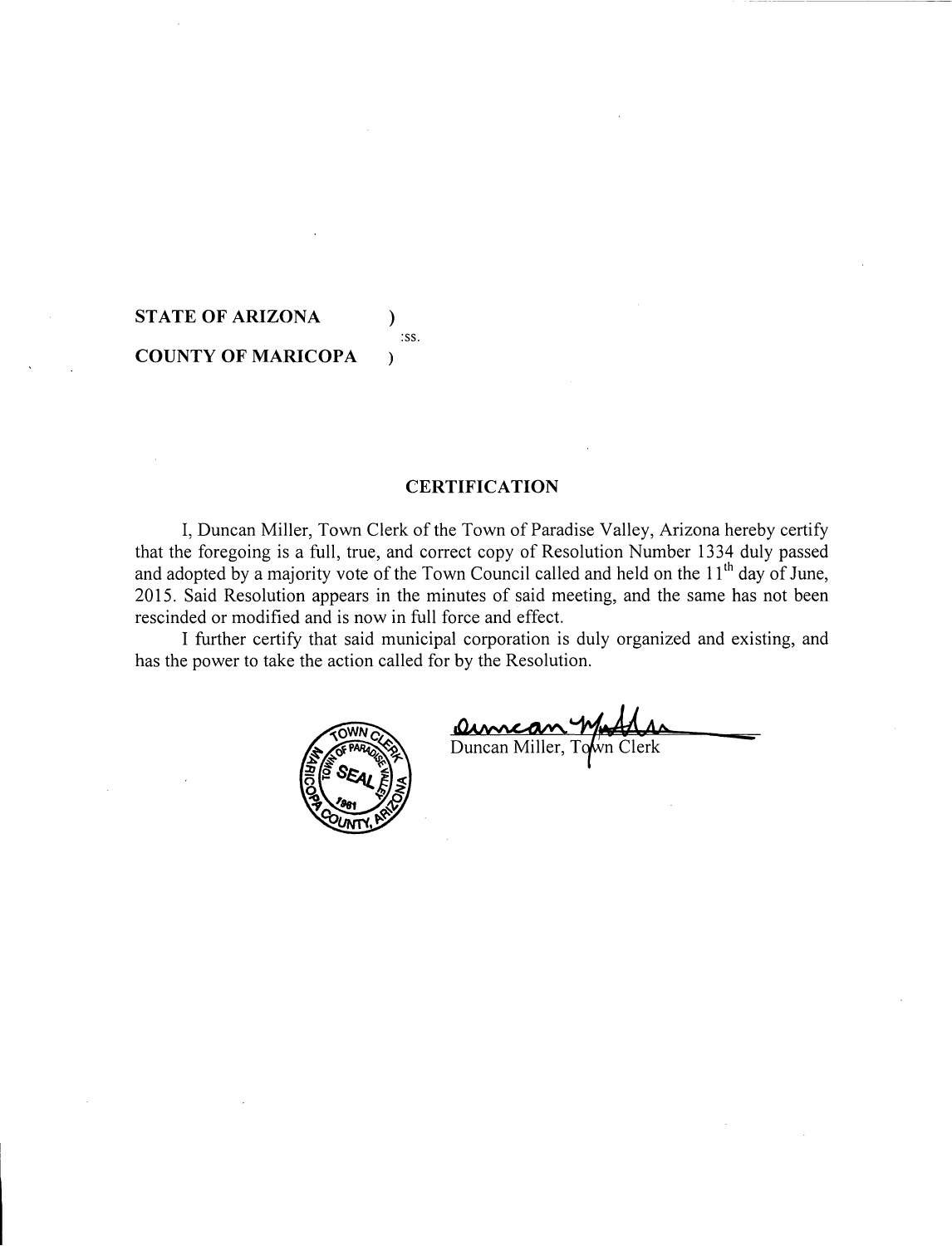#### TOWN OF PARADISE VALLEY Summary Schedule of Estimated Revenues and Expenditures/Expenses Fiscal Year 2016

|                |                                                     | s  | <b>FUNDS</b>                               |                                                      |                                       |                                    |                                   |                  |                                        |                           |  |  |  |  |  |
|----------------|-----------------------------------------------------|----|--------------------------------------------|------------------------------------------------------|---------------------------------------|------------------------------------|-----------------------------------|------------------|----------------------------------------|---------------------------|--|--|--|--|--|
| Fiscal<br>Year |                                                     | c  | erika.<br>Kabupaten<br><b>General Fund</b> | Special Revenue:<br>Fund Sto                         | પેન્ટર ઇન્ડેરિયર<br>Debt Service Fund | <b>Capital Projects</b><br>Fund S. | Permanent Fund Funds Available    | Enterprise       | Internal Service<br>Funds <sup>-</sup> | Total All Funds           |  |  |  |  |  |
| 2015           | Adopted/Adjusted Budgeted Expenditures/Expenses*    | E. | 14,621,335                                 | 4,274,915                                            | 1,025,540                             | 5,431,586                          | $\mathbf{o}$                      | 6,087,172        | 0                                      | 31,440,548                |  |  |  |  |  |
| 2015           | <b>Actual Expenditures/Expenses**</b>               | E. | 14,621,335                                 | 4,274,915                                            | 1,025,540                             | 5,431,586                          | $\mathbf 0$                       | 6,087,172        | 0                                      | 31,440.548                |  |  |  |  |  |
|                | 2016 Fund Balance/Net Position at July 1***         |    | 22,465,815                                 | (569, 167)                                           | 4,341,537                             | 1,663,905                          | 0                                 | 183,359          | 0                                      | 28,085,449                |  |  |  |  |  |
| 2016           | <b>Estimated Revenues Other than Property Taxes</b> | c. | 22,448,200                                 | 1,443,500                                            | ٥                                     |                                    | $\Omega$                          | 5,640,200        | 0                                      | 29,531,900                |  |  |  |  |  |
| 2016           | <b>Other Financing Sources</b>                      | Ð  | o                                          | o                                                    | 0                                     | 8,500,000                          | O                                 | $\mathbf 0$      | 0                                      | 8,500,000                 |  |  |  |  |  |
|                | 2016 Other Financing (Uses)                         | Ð  | $\Omega$                                   | 0                                                    | $\Omega$                              |                                    | O                                 | $\Omega$         | 0                                      |                           |  |  |  |  |  |
| 2016           | Interfund Transfers In                              | D  | 0                                          | o                                                    | 600,000                               | 3,500,000                          | $\mathbf 0$                       | 1.016.261        | 0                                      | 5,116,261                 |  |  |  |  |  |
| 2016           | Interfund Transfers (Out)                           | D  | 3,950,000                                  |                                                      | 0                                     |                                    | n                                 | 1,166,261        | o                                      | 5,116,261                 |  |  |  |  |  |
| 2016           | Reduction for Amounts Not Available:                |    | <b>RESERVE</b>                             | <u>Electronic Company</u><br>u Subsi<br><b>RANGE</b> | 1932.<br>Digwyddiadau<br>745          | ERRETT                             | <u>martin ya</u><br>(1984)<br>사용자 | $\mathbb{Z}^{n}$ | and a                                  | w<br>$\sim 8\%$<br>distri |  |  |  |  |  |
| LESS:          | <b>Amounts for Future Debt Retirement:</b>          |    |                                            |                                                      |                                       |                                    |                                   |                  |                                        | ٥                         |  |  |  |  |  |
|                |                                                     |    |                                            |                                                      |                                       |                                    |                                   |                  |                                        | 0                         |  |  |  |  |  |
|                |                                                     |    |                                            |                                                      |                                       |                                    |                                   |                  |                                        | ٥                         |  |  |  |  |  |
|                |                                                     |    |                                            |                                                      |                                       |                                    |                                   |                  |                                        | ٥                         |  |  |  |  |  |
| 2016           | <b>Total Financial Resources Available</b>          |    | 40,964,015                                 | 874,333                                              | 4,941,537                             | 13,663,905                         | 0                                 | 5,673,559        | 0                                      | 66,117,349                |  |  |  |  |  |
|                | 2016 Budgeted Expenditures/Expenses                 | E  | 17,749,974                                 | 5,763,463                                            | 1,427,534                             | 9,830,200                          | $\mathbf{o}$                      | 6,067,736        | 0                                      | 40,838,907                |  |  |  |  |  |

| <b>EXPENDITURE LIMITATION COMPARISON</b>                         | 2015       |  |            |  |  |  |
|------------------------------------------------------------------|------------|--|------------|--|--|--|
| 1. Budgeted expenditures/expenses                                | 31.440.548 |  | 40,838,907 |  |  |  |
| 2. Add/subtract: estimated net reconciling items                 | 863.905    |  |            |  |  |  |
| 3. Budgeted expenditures/expenses adjusted for reconciling items | 32.304.453 |  | 40,838,907 |  |  |  |
| 4. Less: estimated exclusions                                    | 8.386.898  |  | 16.134.990 |  |  |  |
| 5. Amount subject to the expenditure limitation                  | 23.917.555 |  | 24.703.917 |  |  |  |
| 6. EEC expenditure limitation                                    | 23,917,555 |  | 24,703,917 |  |  |  |

The city/town does not levy property taxes and does not have special assessment districts for which property taxes are levied. Therefore, Schedule B has been omitted.

 $\star$ Includes Expenditure/Expense Adjustments Approved in the current year from Schedule E.

 $\bullet\bullet$ Includes actual amounts as of the date the proposed budget was prepared, adjusted for estimated activity for the remainder of the fiscal year.

 $\mathbf{m}$ Amounts on this line represent Fund Balance/Net Position amounts except for amounts not in spendable form (e.g., prepaids and inventories) or legally or contractually required to be maintained intact (e.g., principal of a permanent fund).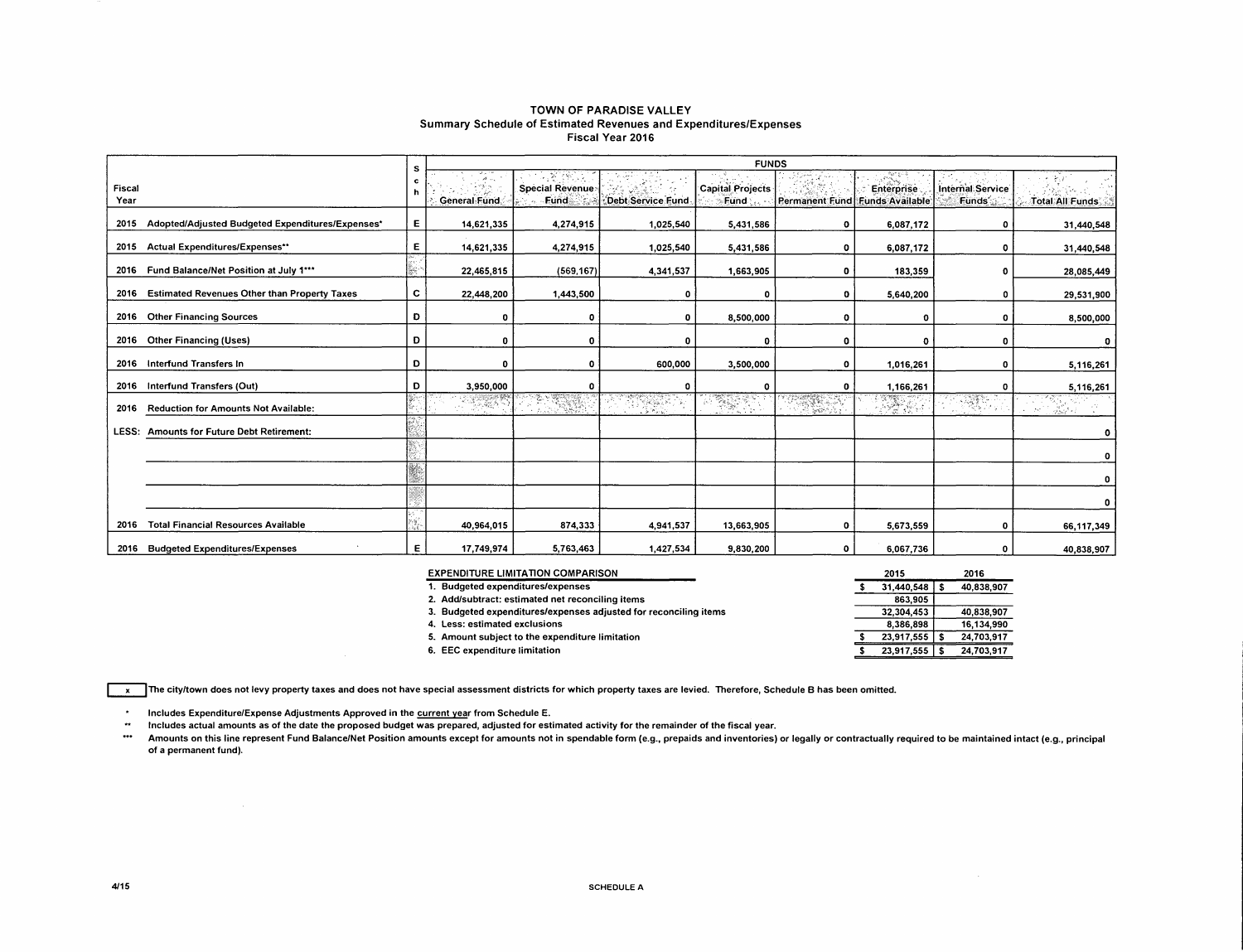| <b>SOURCE OF REVENUES</b>                       | <b>ESTIMATED</b><br><b>REVENUES</b><br>2015 | <b>ACTUAL</b><br><b>REVENUES*</b><br>2015 | <b>ESTIMATED</b><br><b>REVENUES</b><br>2016 |  |
|-------------------------------------------------|---------------------------------------------|-------------------------------------------|---------------------------------------------|--|
| <b>GENERAL FUND</b>                             |                                             |                                           |                                             |  |
| Local taxes                                     |                                             |                                           |                                             |  |
| Sales Tax                                       | \$<br>9,628,781                             | \$<br>10,581,168                          | \$<br>10,450,000                            |  |
| <b>Bed Tax</b>                                  | 3,197,250                                   | 3,050,000                                 | 3,200,000                                   |  |
| <b>Licenses and permits</b>                     |                                             |                                           |                                             |  |
| <b>Building Permits</b>                         | 1,212,750                                   | 1,425,618                                 | 1,454,000                                   |  |
| Intergovernmental                               |                                             |                                           |                                             |  |
| State Urban Revenue Sharing                     | 1,551,849                                   | 1,551,940                                 | 1,543,500                                   |  |
| State Sales Tax                                 | 1,158,394                                   | 1,330,595                                 | 1,225,000                                   |  |
| County Auto Lieu Tax                            | 453.304                                     | 402,124                                   | 506,700                                     |  |
| <b>Charges for services</b>                     |                                             |                                           |                                             |  |
| Franchises                                      | 1,310,460                                   | 1,151,114                                 | 1,145,000                                   |  |
| Licenses                                        |                                             |                                           |                                             |  |
| <b>Fines and forfeits</b>                       |                                             |                                           |                                             |  |
| Court Fines .                                   | 1,055,000                                   | 1,574,031                                 | 2,523,800                                   |  |
| Interest on investments                         |                                             |                                           |                                             |  |
| Interest Income                                 | 125,000                                     | 71,948                                    | 75,000                                      |  |
| In-lieu property taxes                          |                                             |                                           |                                             |  |
| <b>Contributions</b><br>Voluntary contributions |                                             |                                           |                                             |  |
|                                                 |                                             |                                           |                                             |  |
| <b>Miscellaneous</b>                            |                                             |                                           |                                             |  |
| Miscellaneous Revenue                           | 688,998                                     | 361,890                                   | 325,200                                     |  |
| <b>Indirect Cost Allocation</b>                 |                                             |                                           |                                             |  |
| Total General Fund \$                           | 20.381.786                                  | \$<br>21.500.428                          | \$<br>22.448.200                            |  |

\* Includes actual revenues recognized on the modified accrual or accrual basis as of the date the proposed budget was prepared, plus estimated revenues for the remainder of the fiscal year.

 $\hat{\mathcal{A}}(\hat{\mathcal{A}})$ 

 $\beta$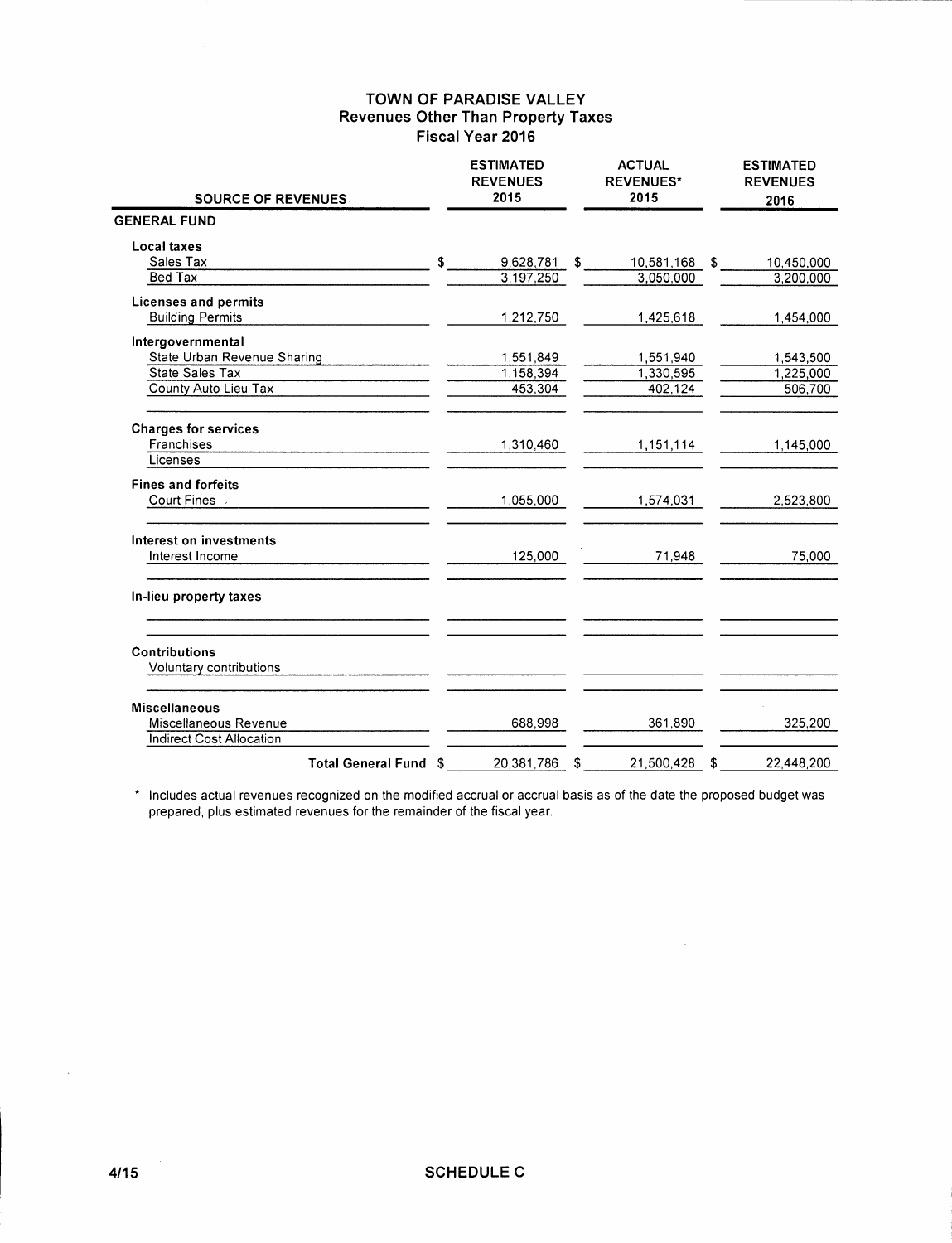| <b>SOURCE OF REVENUES</b>          |     | <b>ESTIMATED</b><br><b>REVENUES</b><br>2015 |     | <b>ACTUAL</b><br><b>REVENUES*</b><br>2015 |      | <b>ESTIMATED</b><br><b>REVENUES</b><br>2016 |
|------------------------------------|-----|---------------------------------------------|-----|-------------------------------------------|------|---------------------------------------------|
| <b>SPECIAL REVENUE FUNDS</b>       |     |                                             |     |                                           |      |                                             |
| Highway User Fund                  | \$  | 829,642                                     | -\$ | 736,285 \$                                |      | 800,000                                     |
|                                    | \$  | 829,642 \$                                  |     | 736,285                                   | - \$ | 800,000                                     |
| Donation Fund                      | \$  | 10,000                                      | £.  | 25,263                                    | \$   | 15,000                                      |
| <b>Grant Fund</b>                  | \$  | 50,000<br>60,000                            | \$  | 35,000<br>60,263                          | S.   | 237,000<br>252,000                          |
| Court Enhancement Fund             | \$  | 185,000                                     |     | 255,371                                   |      | 380,000                                     |
| Court JCEF<br>Court MFTG           |     | 7,000<br>2,500                              |     | 7,800<br>2,500                            |      | 7,000<br>4,500                              |
|                                    | \$  | 194,500                                     | \$  | 265,671                                   | \$   | 391,500                                     |
| <b>Total Special Revenue Funds</b> | \$. | 1,084,142                                   | \$  | 1.062.219                                 | S    | 1.443.500                                   |

\* Includes actual revenues recognized on the modified accrual or accrual basis as of the date the proposed budget was prepared, plus estimated revenues for the remainder of the fiscal year.

 $\bar{\lambda}$ 

 $\mathcal{L}$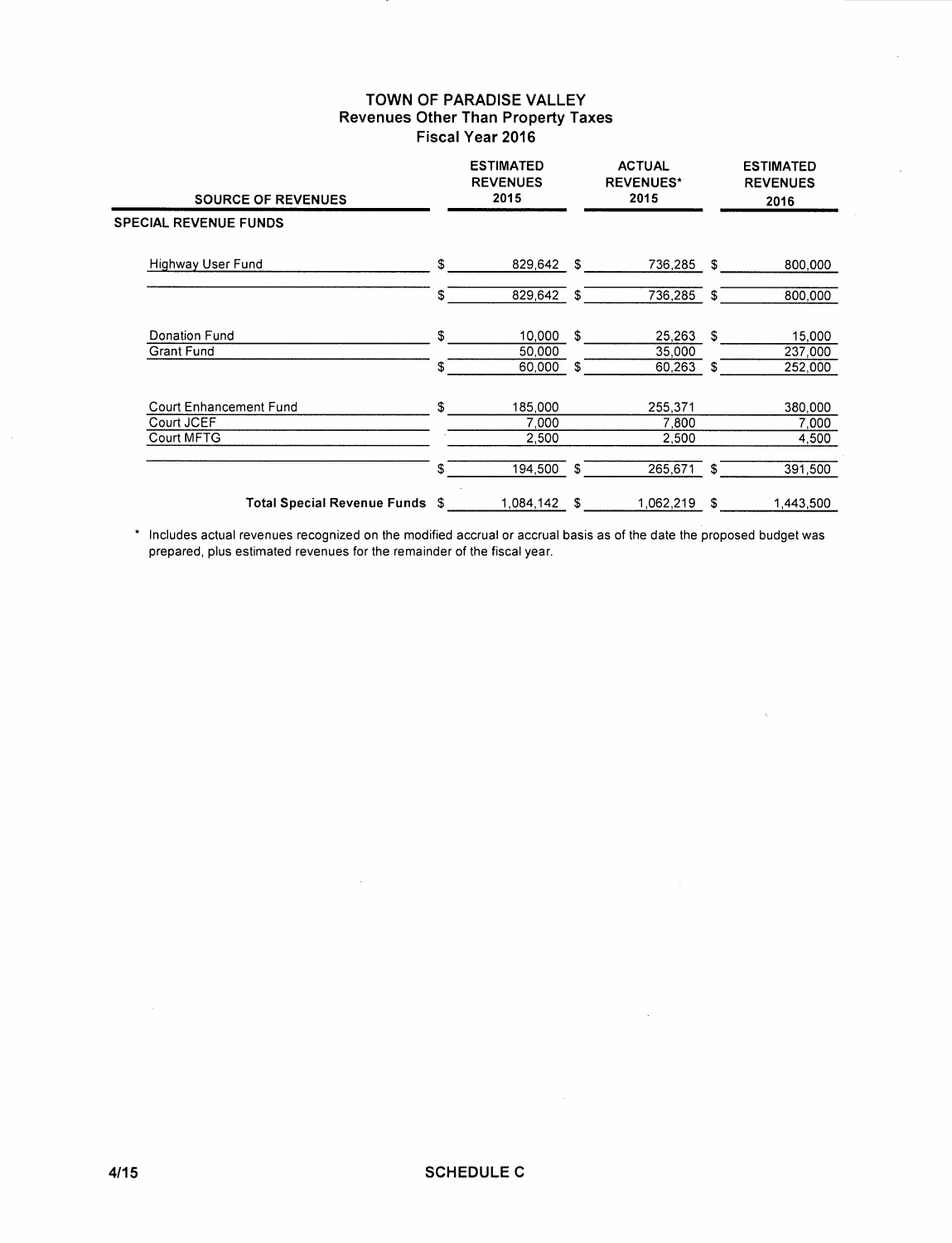| <b>SOURCE OF REVENUES</b>       |              | <b>ESTIMATED</b><br><b>REVENUES</b><br>2015 |                    | <b>ACTUAL</b><br><b>REVENUES*</b><br>2015 |            | <b>ESTIMATED</b><br><b>REVENUES</b><br>2016 |
|---------------------------------|--------------|---------------------------------------------|--------------------|-------------------------------------------|------------|---------------------------------------------|
| <b>DEBT SERVICE FUNDS</b>       |              |                                             |                    |                                           |            |                                             |
| Debt Service Fund               | $\mathbf{s}$ |                                             | $\mathbb{S}$       |                                           | \$         |                                             |
| Total Debt Service Funds \$     | \$           |                                             | \$<br>$\mathbf{s}$ |                                           | \$<br>\$   |                                             |
| <b>CAPITAL PROJECTS FUNDS</b>   | \$           |                                             | \$                 |                                           | s.         |                                             |
| Total Capital Projects Funds \$ | \$           |                                             | \$<br>\$           |                                           | \$.<br>\$. |                                             |

\* Includes actual revenues recognized on the modified accrual or accrual basis as of the date the proposed budget was prepared, plus estimated revenues for the remainder of the fiscal year.

 $\cdot$ 

 $\sim$ 

 $\overline{\phantom{a}}$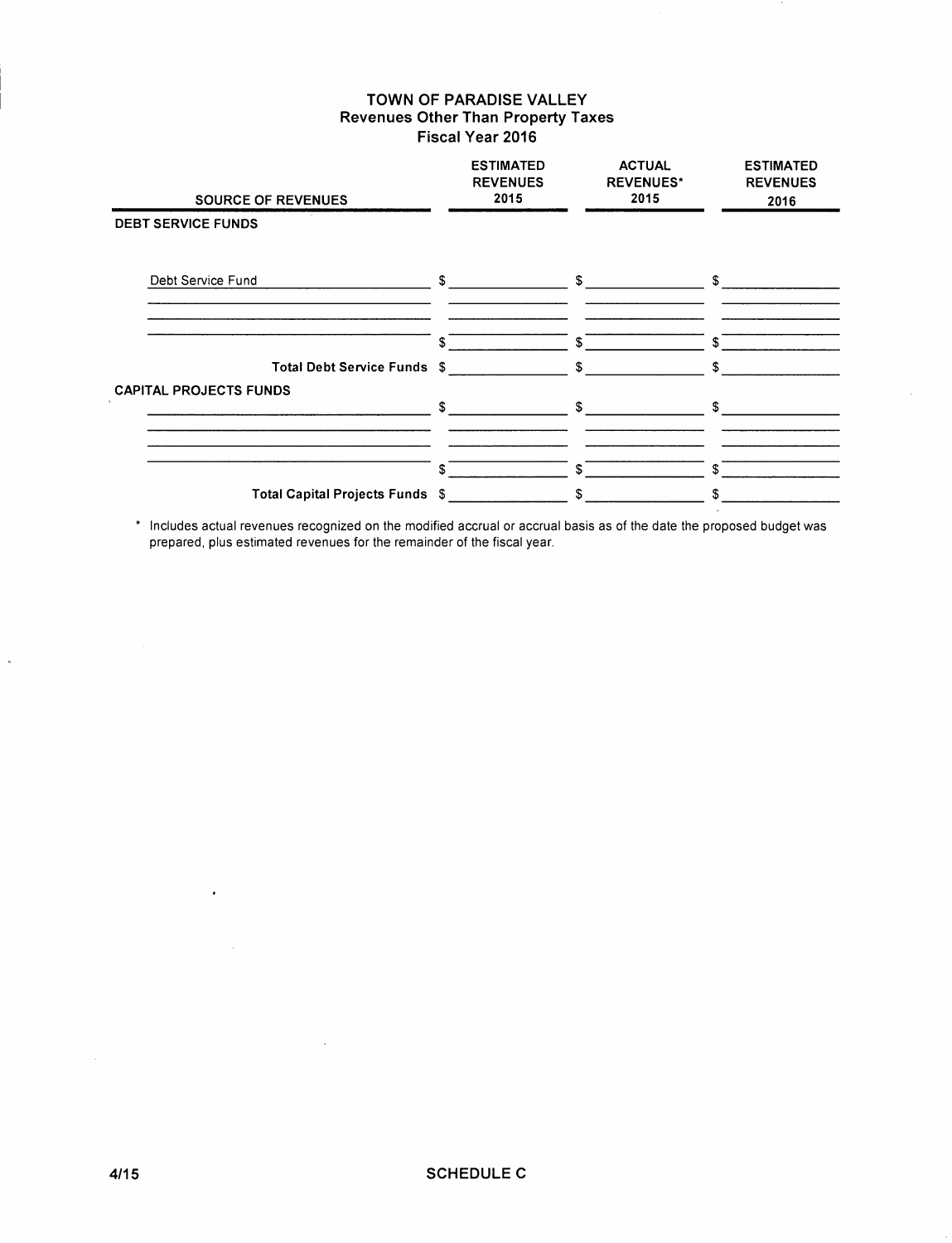$\mathcal{A}^{\mathcal{A}}$ 

| <b>SOURCE OF REVENUES</b><br>PERMANENT FUNDS                                                |     | <b>ESTIMATED</b><br><b>REVENUES</b><br>2015  |    | <b>ACTUAL</b><br><b>REVENUES*</b><br>2015    | <b>ESTIMATED</b><br><b>REVENUES</b><br>2016        |
|---------------------------------------------------------------------------------------------|-----|----------------------------------------------|----|----------------------------------------------|----------------------------------------------------|
|                                                                                             |     |                                              |    |                                              |                                                    |
|                                                                                             | \$  |                                              | \$ |                                              | \$                                                 |
|                                                                                             | £   |                                              | \$ |                                              | \$                                                 |
| <b>Total Permanent Funds \$</b>                                                             |     |                                              | \$ |                                              | \$                                                 |
| <b>ENTERPRISE FUNDS</b>                                                                     |     |                                              |    |                                              |                                                    |
| Alarm Fund<br><b>Wastewater Utility Fund</b><br>Wastewater Impact Fund<br>Fire Service Fund | \$. | 240,000<br>2,067,876<br>183,176<br>3.090.874 | S  | 240,000<br>1,900,000<br>222,384<br>3,090,900 | \$<br>235,000<br>2,083,400<br>230,000<br>3.091.800 |
|                                                                                             | \$  | 5,581,926                                    | \$ | 5,453,284                                    | \$<br>5.640,200                                    |
| Total Enterprise Funds \$                                                                   |     | 5,581,926                                    | \$ | 5,453,284                                    | \$<br>5,640,200                                    |

\* Includes actual revenues recognized on the modified accrual or accrual basis as of the date the proposed budget was prepared, plus estimated revenues for the remainder of the fiscal year.

 $\mathcal{L}_{\rm{max}}$ 

 $\sim$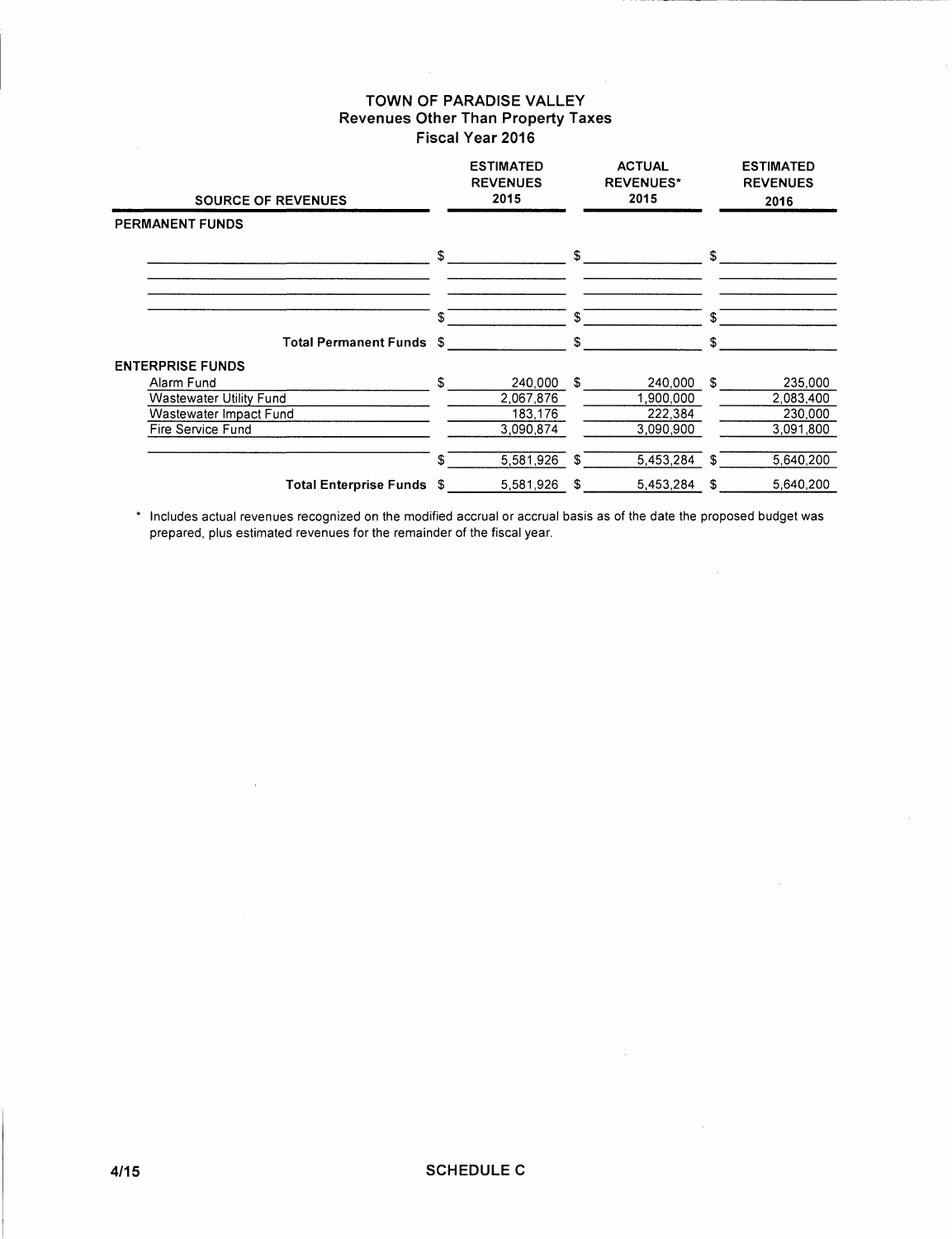| <b>SOURCE OF REVENUES</b>       |              | <b>ESTIMATED</b><br><b>REVENUES</b><br>2015 |               | <b>ACTUAL</b><br><b>REVENUES*</b><br>2015 |    | <b>ESTIMATED</b><br><b>REVENUES</b><br>2016 |
|---------------------------------|--------------|---------------------------------------------|---------------|-------------------------------------------|----|---------------------------------------------|
| <b>INTERNAL SERVICE FUNDS</b>   |              |                                             |               |                                           |    |                                             |
|                                 | $\mathbb{S}$ |                                             | S.            |                                           | £. |                                             |
|                                 |              |                                             |               |                                           |    |                                             |
|                                 | S.           |                                             |               |                                           |    |                                             |
| Total Internal Service Funds \$ |              |                                             | $\mathcal{F}$ |                                           | ፍ  |                                             |
| TOTAL ALL FUNDS                 | \$           | 27,047,854                                  | \$            | 28,015,931                                | \$ | 29,531,900                                  |

\* Includes actual revenues recognized on the modified accrual or accrual basis as of the date the proposed budget was prepared, plus estimated revenues for the remainder of the fiscal year.

 $\mathcal{A}^{\mathcal{A}}$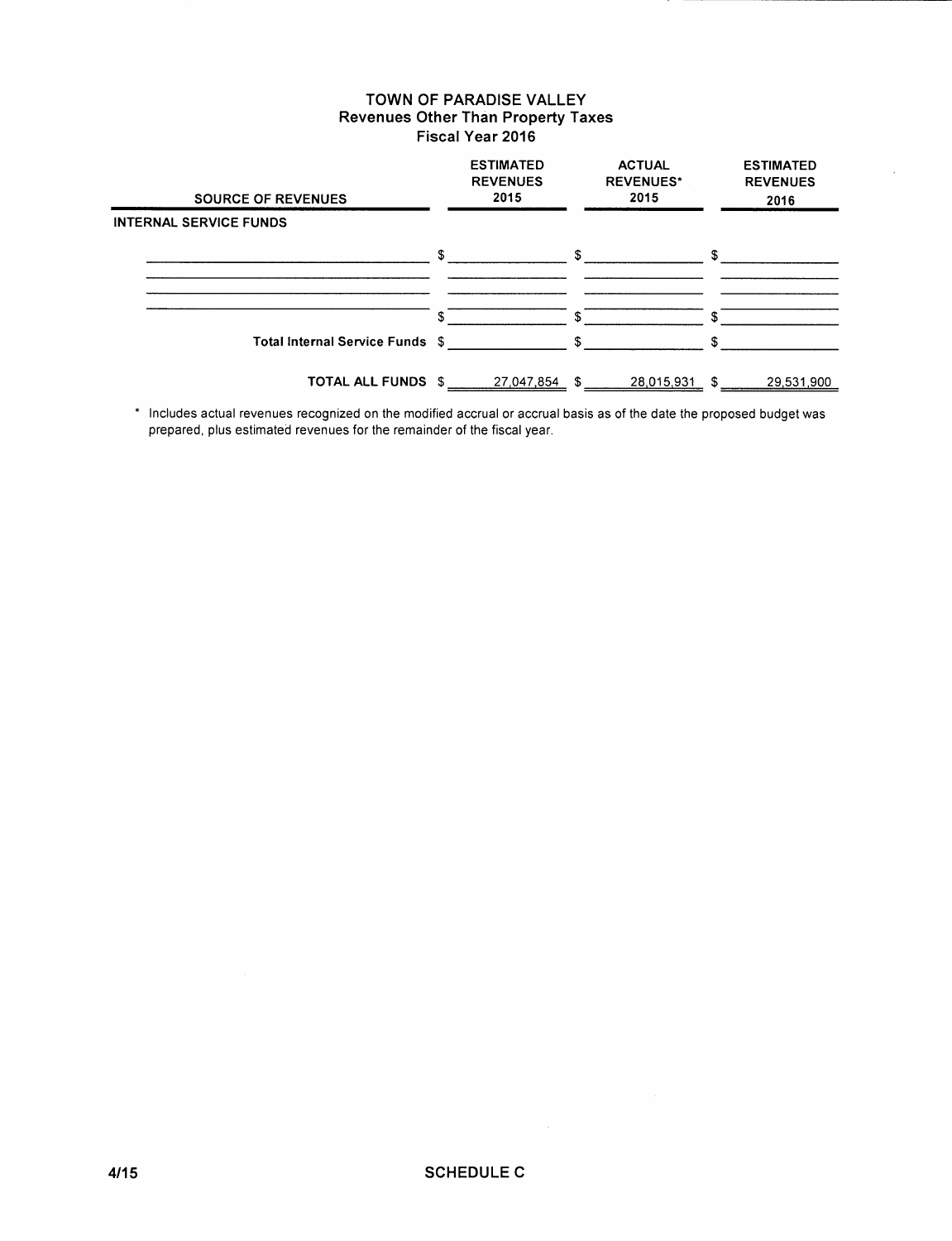# TOWN OF PARADISE VALLEY Other Financing Sources/<Uses> and Interfund Transfers Fiscal Year 2016

|                                                                |               | <b>OTHER FINANCING</b>                                                                                                                                                                                                                                                                                                                                                                                                                                          | 2016 |                                 | <b>INTERFUND TRANSFERS</b><br>2016 |                                                         |               |                               |  |  |  |
|----------------------------------------------------------------|---------------|-----------------------------------------------------------------------------------------------------------------------------------------------------------------------------------------------------------------------------------------------------------------------------------------------------------------------------------------------------------------------------------------------------------------------------------------------------------------|------|---------------------------------|------------------------------------|---------------------------------------------------------|---------------|-------------------------------|--|--|--|
| <b>FUND</b>                                                    |               | SOURCES <uses></uses>                                                                                                                                                                                                                                                                                                                                                                                                                                           |      |                                 |                                    | $\overline{N}$                                          |               | <out></out>                   |  |  |  |
| <b>GENERAL FUND</b>                                            |               |                                                                                                                                                                                                                                                                                                                                                                                                                                                                 |      |                                 |                                    |                                                         |               |                               |  |  |  |
| <b>CIP</b>                                                     |               | $$\overbrace{\hspace{2.5cm}}$                                                                                                                                                                                                                                                                                                                                                                                                                                   |      |                                 |                                    | $\mathfrak s$ $\mathfrak s$                             | \$            | 3,500,000                     |  |  |  |
| <b>Expense Reimbursement</b>                                   |               |                                                                                                                                                                                                                                                                                                                                                                                                                                                                 |      |                                 |                                    |                                                         |               | 50,000                        |  |  |  |
| Debt Service CIP                                               |               |                                                                                                                                                                                                                                                                                                                                                                                                                                                                 |      |                                 |                                    |                                                         |               | 400,000                       |  |  |  |
|                                                                |               |                                                                                                                                                                                                                                                                                                                                                                                                                                                                 |      |                                 |                                    |                                                         |               |                               |  |  |  |
|                                                                |               |                                                                                                                                                                                                                                                                                                                                                                                                                                                                 |      |                                 |                                    |                                                         |               |                               |  |  |  |
| Total General Fund \$ \$                                       |               |                                                                                                                                                                                                                                                                                                                                                                                                                                                                 |      |                                 |                                    | $\overline{\phantom{a}8}$                               | $\mathbb{S}$  | 3,950,000                     |  |  |  |
| <b>SPECIAL REVENUE FUNDS</b>                                   |               |                                                                                                                                                                                                                                                                                                                                                                                                                                                                 |      |                                 |                                    |                                                         |               |                               |  |  |  |
|                                                                |               | $\begin{array}{ccc}\n\text{\$} & \text{\$} & \text{\$} & \text{\$} & \text{\$} & \text{\$} & \text{\$} & \text{\$} & \text{\$} & \text{\$} & \text{\$} & \text{\$} & \text{\$} & \text{\$} & \text{\$} & \text{\$} & \text{\$} & \text{\$} & \text{\$} & \text{\$} & \text{\$} & \text{\$} & \text{\$} & \text{\$} & \text{\$} & \text{\$} & \text{\$} & \text{\$} & \text{\$} & \text{\$} & \text{\$} & \text{\$} & \text{\$} & \text{\$} & \text{\$} & \text$ |      |                                 |                                    |                                                         |               | $$\overline{\hspace{1.5em}}$$ |  |  |  |
|                                                                |               |                                                                                                                                                                                                                                                                                                                                                                                                                                                                 |      |                                 |                                    |                                                         |               |                               |  |  |  |
|                                                                |               |                                                                                                                                                                                                                                                                                                                                                                                                                                                                 |      |                                 |                                    |                                                         |               |                               |  |  |  |
|                                                                |               |                                                                                                                                                                                                                                                                                                                                                                                                                                                                 |      |                                 |                                    |                                                         |               |                               |  |  |  |
|                                                                |               |                                                                                                                                                                                                                                                                                                                                                                                                                                                                 |      |                                 | $s^-$                              |                                                         |               |                               |  |  |  |
| <b>DEBT SERVICE FUNDS</b>                                      |               |                                                                                                                                                                                                                                                                                                                                                                                                                                                                 |      |                                 |                                    |                                                         |               |                               |  |  |  |
| Debt Service CIP                                               |               | $\frac{1}{2}$ $\frac{1}{2}$ $\frac{1}{2}$ $\frac{1}{2}$ $\frac{1}{2}$ $\frac{1}{2}$ $\frac{1}{2}$ $\frac{1}{2}$ $\frac{1}{2}$ $\frac{1}{2}$ $\frac{1}{2}$ $\frac{1}{2}$ $\frac{1}{2}$ $\frac{1}{2}$ $\frac{1}{2}$ $\frac{1}{2}$ $\frac{1}{2}$ $\frac{1}{2}$ $\frac{1}{2}$ $\frac{1}{2}$ $\frac{1}{2}$ $\frac{1}{2}$                                                                                                                                             |      |                                 |                                    | $\frac{1}{\sqrt{2}}$<br>400,000 \$                      |               |                               |  |  |  |
| $\overline{\phantom{a}}$<br>Debt Service PS Tower              |               |                                                                                                                                                                                                                                                                                                                                                                                                                                                                 |      |                                 |                                    | 200,000                                                 |               |                               |  |  |  |
|                                                                |               |                                                                                                                                                                                                                                                                                                                                                                                                                                                                 |      |                                 |                                    |                                                         |               |                               |  |  |  |
|                                                                |               |                                                                                                                                                                                                                                                                                                                                                                                                                                                                 |      |                                 |                                    |                                                         |               |                               |  |  |  |
|                                                                |               |                                                                                                                                                                                                                                                                                                                                                                                                                                                                 |      |                                 |                                    |                                                         |               |                               |  |  |  |
| Total Debt Service Funds \$ \$ \$                              |               |                                                                                                                                                                                                                                                                                                                                                                                                                                                                 |      |                                 | $\mathfrak{s}^-$                   | $600,000$ \$                                            |               |                               |  |  |  |
| <b>CAPITAL PROJECTS FUNDS</b>                                  |               |                                                                                                                                                                                                                                                                                                                                                                                                                                                                 |      |                                 |                                    |                                                         |               |                               |  |  |  |
| $\frac{1}{2}$ \$ 8,500,000 \$<br>Bond Issuance 2015            |               |                                                                                                                                                                                                                                                                                                                                                                                                                                                                 |      |                                 | \$                                 |                                                         |               |                               |  |  |  |
| <b>General Fund</b>                                            |               |                                                                                                                                                                                                                                                                                                                                                                                                                                                                 |      |                                 |                                    | 3,500,000                                               |               |                               |  |  |  |
|                                                                |               |                                                                                                                                                                                                                                                                                                                                                                                                                                                                 |      |                                 |                                    |                                                         |               |                               |  |  |  |
|                                                                |               |                                                                                                                                                                                                                                                                                                                                                                                                                                                                 |      |                                 |                                    |                                                         |               |                               |  |  |  |
| Total Capital Projects Funds \$ 8,500,000 \$                   |               |                                                                                                                                                                                                                                                                                                                                                                                                                                                                 |      |                                 | $\overline{\mathcal{S}}$           | $3,500,000$ \$                                          |               |                               |  |  |  |
| PERMANENT FUNDS                                                |               |                                                                                                                                                                                                                                                                                                                                                                                                                                                                 |      |                                 |                                    |                                                         |               |                               |  |  |  |
|                                                                |               |                                                                                                                                                                                                                                                                                                                                                                                                                                                                 |      |                                 |                                    |                                                         |               |                               |  |  |  |
|                                                                |               |                                                                                                                                                                                                                                                                                                                                                                                                                                                                 |      |                                 |                                    | $\begin{array}{c c} \updownarrow \\ \hline \end{array}$ |               | $\frac{1}{2}$                 |  |  |  |
|                                                                |               |                                                                                                                                                                                                                                                                                                                                                                                                                                                                 |      |                                 |                                    |                                                         |               |                               |  |  |  |
|                                                                |               |                                                                                                                                                                                                                                                                                                                                                                                                                                                                 |      |                                 |                                    |                                                         |               |                               |  |  |  |
|                                                                |               |                                                                                                                                                                                                                                                                                                                                                                                                                                                                 |      |                                 |                                    |                                                         |               |                               |  |  |  |
| <b>Total Permanent Funds \$</b>                                |               |                                                                                                                                                                                                                                                                                                                                                                                                                                                                 | \$   |                                 | \$                                 |                                                         | \$            |                               |  |  |  |
| <b>ENTERPRISE FUNDS</b>                                        |               |                                                                                                                                                                                                                                                                                                                                                                                                                                                                 |      |                                 |                                    |                                                         |               |                               |  |  |  |
| Alarm Service Fund                                             | $\mathbb{S}$  |                                                                                                                                                                                                                                                                                                                                                                                                                                                                 |      | $\mathfrak s$ and $\mathfrak s$ | \$                                 |                                                         | $\mathfrak s$ |                               |  |  |  |
| Fire Service Fund                                              |               |                                                                                                                                                                                                                                                                                                                                                                                                                                                                 |      |                                 |                                    | 50,000                                                  |               | 200,000                       |  |  |  |
| <b>Wastewater Operating Fund</b><br>Wastewater Impact Fee Fund |               |                                                                                                                                                                                                                                                                                                                                                                                                                                                                 |      |                                 |                                    | 966,261                                                 |               | 966,261                       |  |  |  |
|                                                                |               |                                                                                                                                                                                                                                                                                                                                                                                                                                                                 |      |                                 |                                    |                                                         |               |                               |  |  |  |
| Total Enterprise Funds \$                                      |               |                                                                                                                                                                                                                                                                                                                                                                                                                                                                 | \$   |                                 | \$                                 | 1,016,261                                               | \$            | 1,166,261                     |  |  |  |
| <b>INTERNAL SERVICE FUNDS</b>                                  |               |                                                                                                                                                                                                                                                                                                                                                                                                                                                                 |      |                                 |                                    |                                                         |               |                               |  |  |  |
|                                                                | $\frac{1}{2}$ |                                                                                                                                                                                                                                                                                                                                                                                                                                                                 |      | $\sim$                          |                                    | $\sim$                                                  | \$            |                               |  |  |  |
|                                                                |               |                                                                                                                                                                                                                                                                                                                                                                                                                                                                 |      |                                 |                                    |                                                         |               |                               |  |  |  |
|                                                                |               |                                                                                                                                                                                                                                                                                                                                                                                                                                                                 |      |                                 |                                    |                                                         |               |                               |  |  |  |
|                                                                |               |                                                                                                                                                                                                                                                                                                                                                                                                                                                                 |      |                                 |                                    |                                                         |               |                               |  |  |  |
|                                                                |               |                                                                                                                                                                                                                                                                                                                                                                                                                                                                 |      |                                 |                                    |                                                         |               |                               |  |  |  |
| Total Internal Service Funds \$                                |               |                                                                                                                                                                                                                                                                                                                                                                                                                                                                 | \$   |                                 | \$                                 |                                                         | \$            |                               |  |  |  |
| TOTAL ALL FUNDS \$                                             |               | 8,500,000                                                                                                                                                                                                                                                                                                                                                                                                                                                       |      |                                 | \$                                 | 5,116,261                                               | \$            | 5,116,261                     |  |  |  |
| 4/15                                                           |               | <b>SCHEDULE D</b>                                                                                                                                                                                                                                                                                                                                                                                                                                               |      |                                 |                                    |                                                         |               |                               |  |  |  |

 $\mathcal{A}$ 

 $\hat{\boldsymbol{\beta}}$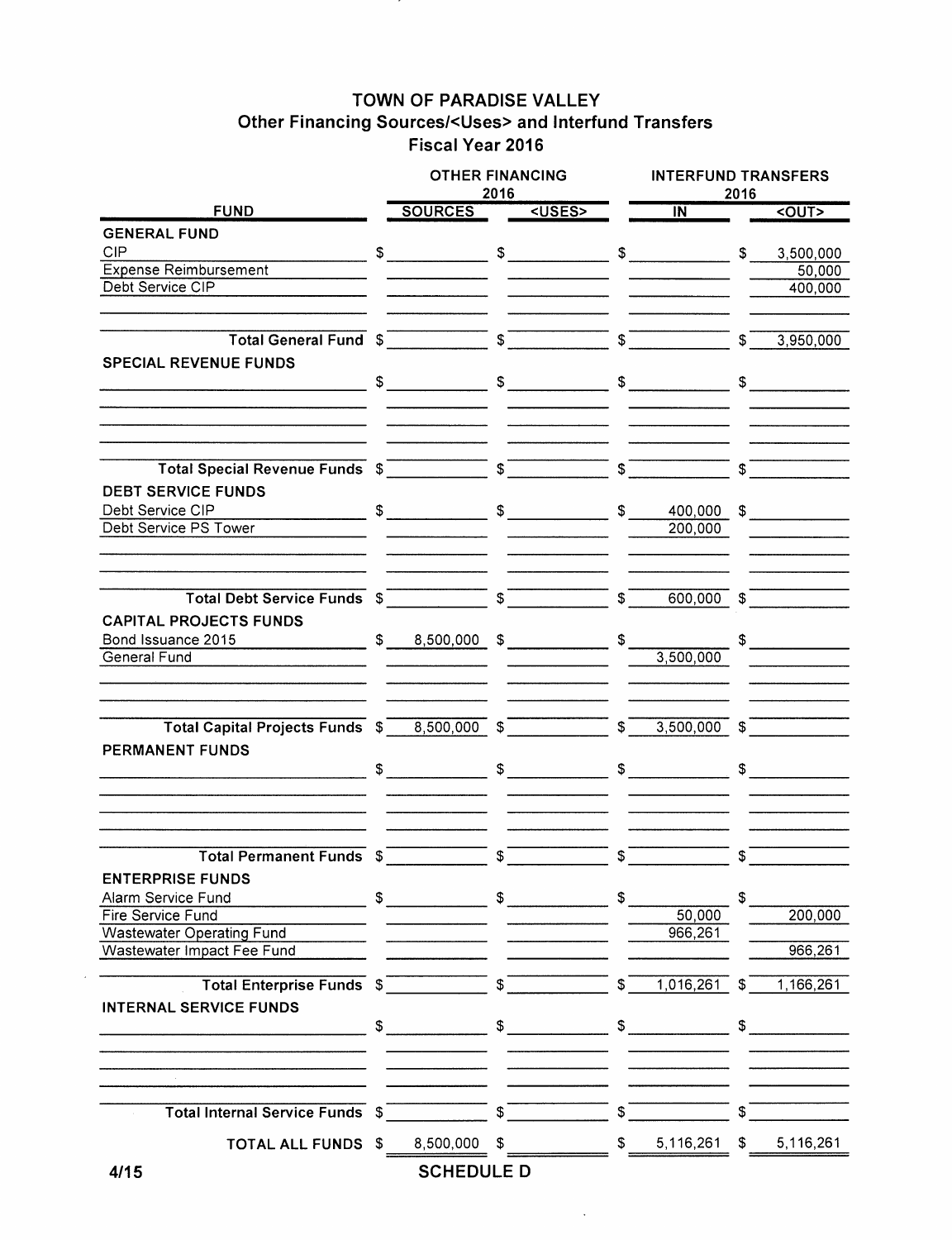### **TOWN OF PARADISE VALLEY Expenditures/Expenses by Fund Fiscal Year 2016**

| <b>FUND/DEPARTMENT</b>                |    | <b>ADOPTED</b><br><b>BUDGETED</b><br><b>EXPENDITURES/</b><br><b>EXPENSES</b><br>2015 |                           | <b>EXPENDITURE/</b><br><b>EXPENSE</b><br><b>ADJUSTMENTS</b><br><b>APPROVED</b><br>2015 |                           | <b>ACTUAL</b><br><b>EXPENDITURES/</b><br><b>EXPENSES*</b><br>2015 |                                        | <b>BUDGETED</b><br><b>EXPENDITURES/</b><br><b>EXPENSES</b><br>2016 |
|---------------------------------------|----|--------------------------------------------------------------------------------------|---------------------------|----------------------------------------------------------------------------------------|---------------------------|-------------------------------------------------------------------|----------------------------------------|--------------------------------------------------------------------|
| <b>GENERAL FUND</b>                   |    |                                                                                      |                           |                                                                                        |                           |                                                                   |                                        |                                                                    |
| Mayor and Council                     | \$ | 107,510                                                                              | \$                        | 40,000                                                                                 | \$                        | 147,510                                                           | \$                                     | 145,510                                                            |
| <b>Tourism and Promotion</b>          |    | 1,193,208                                                                            | \$                        | (27, 500)                                                                              | \$                        | 1,165,708                                                         | $\overline{\boldsymbol{\mathfrak{s}}}$ | 1,230,626                                                          |
| Town Manager                          |    | 688,122                                                                              | \$                        | 63,071                                                                                 | \$                        | 751,193                                                           | \$                                     | 812,638                                                            |
| <b>Town Attorney</b>                  |    | 508,324                                                                              | $\overline{\mathfrak{s}}$ | 5,271                                                                                  | $\overline{\mathfrak{s}}$ | 513,595                                                           | $\overline{\mathfrak{s}}$              | 592,374                                                            |
| Finance                               |    | 1,746,726                                                                            | \$                        | 23,562                                                                                 | \$                        | 1,770,288                                                         | $\overline{\$}$                        | 2,094,433                                                          |
| <b>Community Development</b>          |    | 1, 154, 213                                                                          | \$                        | 31,160                                                                                 | \$                        | 1,185,373                                                         | \$                                     | 1,254,755                                                          |
| <b>Municipal Court</b>                |    | 503,655                                                                              |                           | 17,651                                                                                 |                           | 521,306                                                           |                                        | 620,191                                                            |
| Public Works                          |    | 1,262,697                                                                            |                           | 24,058                                                                                 |                           | 1,286,755                                                         |                                        | 1,477,447                                                          |
| Police                                |    | 6,843,461                                                                            | \$                        | 423,915                                                                                | \$                        | 7,267,376                                                         | $\overline{\mathfrak{s}}$              | 8,992,000                                                          |
| Payroll Merit Allowance               |    | 325,000                                                                              |                           | (316, 491)                                                                             |                           | 8,509                                                             |                                        | 330,000                                                            |
| <b>Operating Contingency</b>          |    | 200,000                                                                              | \$                        | (196,278)                                                                              | \$                        | 3,722                                                             | \$                                     | 200,000                                                            |
| <b>Total General Fund</b>             | £  | 14,532,916                                                                           | $\overline{\$}$           | 88,419                                                                                 | $\overline{\mathcal{S}}$  | 14,621,335                                                        | $\overline{\mathfrak{s}}$              | 17,749,974                                                         |
| <b>SPECIAL REVENUE FUNDS</b>          |    |                                                                                      |                           |                                                                                        |                           |                                                                   |                                        |                                                                    |
| <b>Highway User Revenue</b>           | \$ | 2,679,191                                                                            |                           | 233,081                                                                                |                           | 2,912,272                                                         |                                        | 2,870,275                                                          |
| Donations                             |    | 10,000                                                                               |                           | $-3,730$                                                                               |                           | 13,730                                                            |                                        | 15,000                                                             |
| Grants                                |    | 50,000                                                                               |                           | 43,219                                                                                 |                           | 93,219                                                            |                                        | 237,000                                                            |
| <b>Court Enhancement</b>              |    | 140,938                                                                              |                           | 14,083                                                                                 |                           | 155,021                                                           |                                        | 238,688                                                            |
| <b>JCEF</b>                           |    | 2,500                                                                                |                           |                                                                                        |                           | 2,500                                                             |                                        | 2,500                                                              |
| Municipal Fill the Gap                |    |                                                                                      |                           |                                                                                        |                           |                                                                   |                                        |                                                                    |
| Contingency                           |    | 2,700,000                                                                            |                           | (1,601,827)                                                                            |                           | 1,098,173                                                         |                                        | 2,400,000                                                          |
| <b>Total Special Revenue Funds \$</b> |    | $5,582,629$ \$                                                                       |                           | $(1,307,714)$ \$                                                                       |                           | 4,274,915                                                         | $\overline{\mathfrak{s}}$              | 5,763,463                                                          |
| <b>DEBT SERVICE FUNDS</b>             |    |                                                                                      |                           |                                                                                        |                           |                                                                   |                                        |                                                                    |
| Debt Service Fund                     | \$ | 1,025,540                                                                            |                           |                                                                                        |                           | 1,025,540                                                         |                                        | 1,427,534                                                          |
|                                       |    |                                                                                      |                           |                                                                                        |                           |                                                                   |                                        |                                                                    |
| <b>Total Debt Service Funds</b>       | \$ | 1,025,540                                                                            | \$                        |                                                                                        | \$                        | 1,025,540                                                         | $\mathfrak{S}$                         | 1,427,534                                                          |
| <b>CAPITAL PROJECTS FUNDS</b>         |    |                                                                                      |                           |                                                                                        |                           |                                                                   |                                        |                                                                    |
| Capital Improvement Fund              | \$ | 4,571,727                                                                            | \$                        | 859,859                                                                                | \$                        | 5,431,586                                                         | \$                                     | 9,830,200                                                          |
| <b>Total Capital Projects Funds</b>   | \$ | 4,571,727                                                                            | $\overline{\$}$           | 859,859                                                                                | \$                        | 5,431,586                                                         | $\overline{\mathfrak{s}}$              | 9,830,200                                                          |
| <b>PERMANENT FUNDS</b>                |    |                                                                                      |                           |                                                                                        |                           |                                                                   |                                        |                                                                    |
|                                       |    |                                                                                      | \$                        |                                                                                        | \$                        |                                                                   | $\boldsymbol{\$}$                      |                                                                    |
| <b>Total Permanent Funds</b>          |    |                                                                                      |                           |                                                                                        |                           |                                                                   | \$                                     |                                                                    |
| <b>ENTERPRISE FUNDS</b>               |    |                                                                                      |                           |                                                                                        |                           |                                                                   |                                        |                                                                    |
| Alarm Service Fund                    | \$ | 10,463                                                                               | \$                        | 50,055                                                                                 | \$                        | 60.518 \$                                                         |                                        | 107,200                                                            |
| Fire Service Fund                     |    | 2,955,037                                                                            |                           | (67, 756)                                                                              |                           | 2,887,281                                                         |                                        | 2,991,934                                                          |
| Wastewater Fund                       |    | 2,762,236                                                                            |                           | 377,137                                                                                |                           | 3,139,373                                                         |                                        | 2,918,602                                                          |
| Impact Fee Fund                       |    |                                                                                      |                           |                                                                                        |                           |                                                                   |                                        | 50,000                                                             |
| <b>Total Enterprise Funds</b>         | \$ | 5,727,736                                                                            | \$                        | 359,436                                                                                | \$                        | 6,087,172                                                         | \$                                     | 6,067,736                                                          |
| <b>INTERNAL SERVICE FUNDS</b>         |    |                                                                                      |                           |                                                                                        |                           |                                                                   |                                        |                                                                    |
|                                       | \$ |                                                                                      | \$                        |                                                                                        | \$                        |                                                                   | \$                                     |                                                                    |
| <b>Total Internal Service Funds</b>   | \$ |                                                                                      | S                         |                                                                                        | \$                        |                                                                   | \$                                     |                                                                    |
| <b>TOTAL ALL FUNDS</b>                | \$ | 31,440,548                                                                           | \$                        |                                                                                        | \$                        | 31,440,548                                                        | \$                                     | 40,838,907                                                         |
|                                       |    |                                                                                      |                           |                                                                                        |                           |                                                                   |                                        |                                                                    |

\* Includes actual expenditures/expenses recognized on the modified accrual or accrual basis as of the date the proposed budget was prepared, plus estimated expenditures/expenses for the remainder of the fiscal year.

 $\sim 10^{-10}$ 

 $\sim 10^7$ 

 $\ddot{\phantom{0}}$ 

 $\sim 10^{-1}$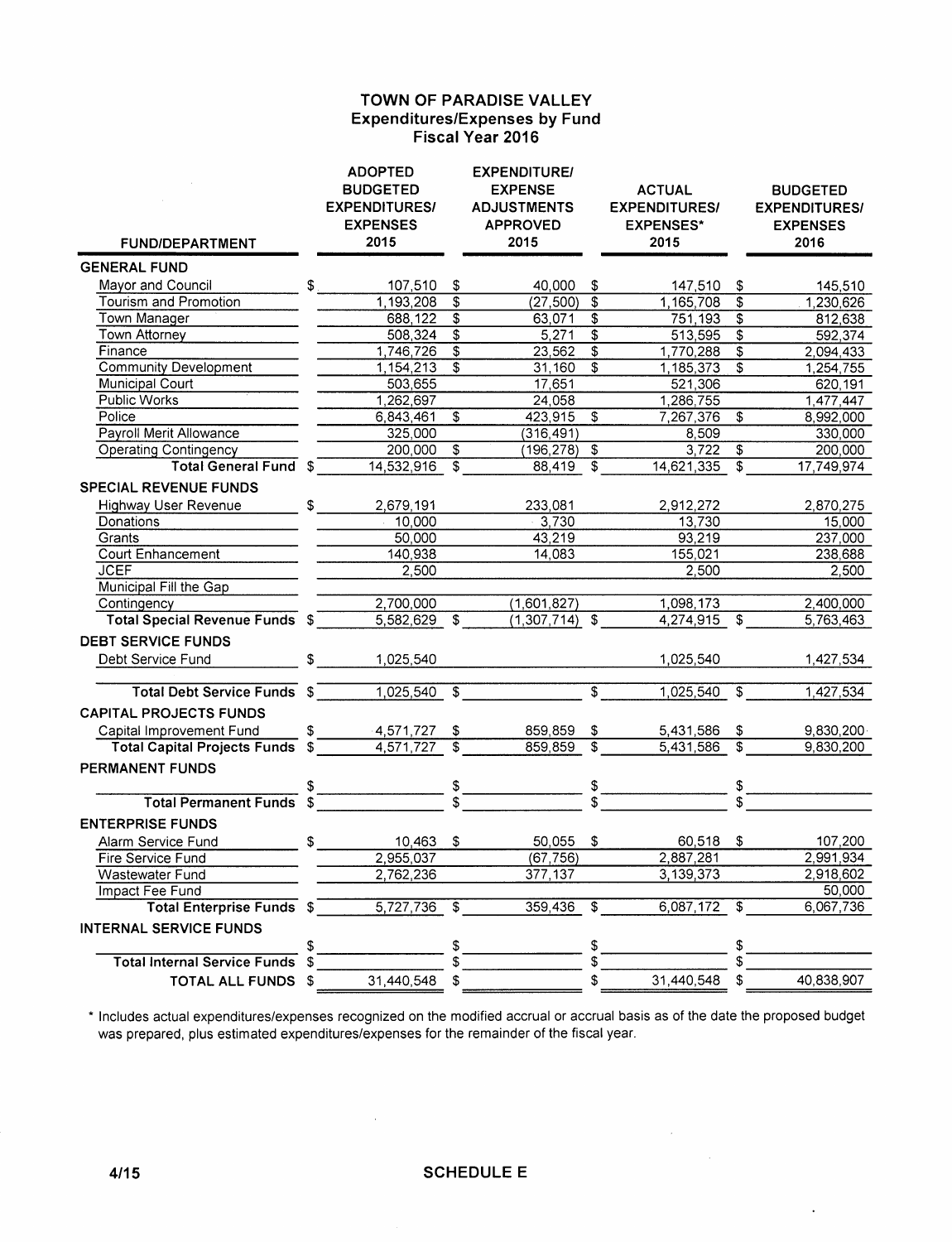#### TOWN OF PARADISE VALLEY Expenditures/Expenses by Department Fiscal Year 2016

| <b>DEPARTMENT/FUND</b>                                                                                                                                                                                                                                                                                                                                                                                                                    | <b>ADOPTED</b><br><b>BUDGETED</b><br><b>EXPENDITURES/</b><br><b>EXPENSES</b><br>2015 | <b>EXPENDITURE/</b><br><b>EXPENSE</b><br><b>ADJUSTMENTS</b><br><b>APPROVED</b><br>2015 |    | <b>ACTUAL</b><br><b>EXPENDITURES/</b><br><b>EXPENSES*</b><br>2015 |    | <b>BUDGETED</b><br><b>EXPENDITURES/</b><br><b>EXPENSES</b><br>2016 |
|-------------------------------------------------------------------------------------------------------------------------------------------------------------------------------------------------------------------------------------------------------------------------------------------------------------------------------------------------------------------------------------------------------------------------------------------|--------------------------------------------------------------------------------------|----------------------------------------------------------------------------------------|----|-------------------------------------------------------------------|----|--------------------------------------------------------------------|
| Mayor/Council                                                                                                                                                                                                                                                                                                                                                                                                                             |                                                                                      |                                                                                        |    |                                                                   |    |                                                                    |
| General Fund                                                                                                                                                                                                                                                                                                                                                                                                                              | 107,510 \$                                                                           | 40,000 \$                                                                              |    | 147,510 \$                                                        |    | 145,510                                                            |
| Department Total \$                                                                                                                                                                                                                                                                                                                                                                                                                       | $\frac{107,510}{9}$ \$                                                               | $40,000$ \$                                                                            |    | $\frac{147,510}{8}$                                               |    | 145,510                                                            |
| Tourism and Promotion \$                                                                                                                                                                                                                                                                                                                                                                                                                  |                                                                                      |                                                                                        |    |                                                                   |    |                                                                    |
| General Fund                                                                                                                                                                                                                                                                                                                                                                                                                              | 1,193,208                                                                            | (27, 500)                                                                              |    | 1,165,708                                                         |    | 1,230,626                                                          |
| Department Total \$                                                                                                                                                                                                                                                                                                                                                                                                                       | $1,193,208$ \$                                                                       | $(27,500)$ \$                                                                          |    | 1,165,708 \$                                                      |    | 1,230,626                                                          |
| Town Manager                                                                                                                                                                                                                                                                                                                                                                                                                              | $\frac{1}{\sqrt{2}}$                                                                 | \$                                                                                     |    |                                                                   |    |                                                                    |
| General Fund                                                                                                                                                                                                                                                                                                                                                                                                                              | 688,122                                                                              | 63,071                                                                                 |    | 751,193                                                           |    | 812,638                                                            |
| Department Total \$                                                                                                                                                                                                                                                                                                                                                                                                                       | 688,122 \$                                                                           | $63,071$ \$                                                                            |    | 751,193 \$                                                        |    | 812,638                                                            |
|                                                                                                                                                                                                                                                                                                                                                                                                                                           |                                                                                      |                                                                                        |    |                                                                   |    |                                                                    |
| Town Attorney \$                                                                                                                                                                                                                                                                                                                                                                                                                          | 508,324                                                                              | $\frac{1}{\sqrt{5,271}}$                                                               | \$ | $\frac{1}{513,595}$                                               | \$ | 592,374                                                            |
| General Fund<br>Department Total \$                                                                                                                                                                                                                                                                                                                                                                                                       | 508,324                                                                              | 5,271                                                                                  |    | 513,595                                                           |    | 592,374                                                            |
|                                                                                                                                                                                                                                                                                                                                                                                                                                           |                                                                                      |                                                                                        |    |                                                                   |    |                                                                    |
| Finance<br>$rac{1}{\sqrt{1-\frac{3}{2}}}\frac{1}{\sqrt{1-\frac{3}{2}}}\frac{1}{\sqrt{1-\frac{3}{2}}}\frac{1}{\sqrt{1-\frac{3}{2}}}\frac{1}{\sqrt{1-\frac{3}{2}}}\frac{1}{\sqrt{1-\frac{3}{2}}}\frac{1}{\sqrt{1-\frac{3}{2}}}\frac{1}{\sqrt{1-\frac{3}{2}}}\frac{1}{\sqrt{1-\frac{3}{2}}}\frac{1}{\sqrt{1-\frac{3}{2}}}\frac{1}{\sqrt{1-\frac{3}{2}}}\frac{1}{\sqrt{1-\frac{3}{2}}}\frac{1}{\sqrt{1-\frac{3}{2}}}\frac{1}{\sqrt{1-\frac{3$ |                                                                                      |                                                                                        | \$ |                                                                   |    |                                                                    |
| General Fund                                                                                                                                                                                                                                                                                                                                                                                                                              | 1,746,726                                                                            | $\frac{23,562}{ }$                                                                     |    | 1,770,288                                                         |    | 2,094,433                                                          |
| Department Total \$                                                                                                                                                                                                                                                                                                                                                                                                                       | 1,746,726 \$                                                                         | $23,562$ \$                                                                            |    | 1,770,288 \$                                                      |    | 2,094,433                                                          |
| Community Development \$                                                                                                                                                                                                                                                                                                                                                                                                                  |                                                                                      |                                                                                        |    |                                                                   |    |                                                                    |
| General Fund                                                                                                                                                                                                                                                                                                                                                                                                                              | 1,154,213                                                                            | 31,160                                                                                 |    | 1,185,373                                                         |    | 1,254,755                                                          |
| Department Total \$                                                                                                                                                                                                                                                                                                                                                                                                                       | 1.154.213                                                                            | $31.160$ \$                                                                            |    | 1,185,373                                                         |    | 1,254,755                                                          |
|                                                                                                                                                                                                                                                                                                                                                                                                                                           |                                                                                      |                                                                                        |    |                                                                   |    |                                                                    |
| Municipal Court<br>Special - Court Enhancement<br>140,938                                                                                                                                                                                                                                                                                                                                                                                 |                                                                                      | $\frac{1}{2}$                                                                          |    |                                                                   |    |                                                                    |
|                                                                                                                                                                                                                                                                                                                                                                                                                                           |                                                                                      | 14.083                                                                                 |    | 155,021                                                           |    | 238,688                                                            |
| Special - MFTG<br>Special - JCEF                                                                                                                                                                                                                                                                                                                                                                                                          | 2.500                                                                                |                                                                                        |    | 2,500                                                             |    | 2,500                                                              |
| General Fund                                                                                                                                                                                                                                                                                                                                                                                                                              | 503,655                                                                              | 17,651                                                                                 |    | 521,306                                                           |    | 620.191                                                            |
| Department Total \$                                                                                                                                                                                                                                                                                                                                                                                                                       | 647,093 \$                                                                           | $31,734$ \$                                                                            |    | 678,827                                                           |    | 861,379                                                            |
|                                                                                                                                                                                                                                                                                                                                                                                                                                           |                                                                                      |                                                                                        |    |                                                                   |    |                                                                    |
| Community Development \$                                                                                                                                                                                                                                                                                                                                                                                                                  |                                                                                      | $\sim$                                                                                 | \$ |                                                                   | \$ |                                                                    |
| General Fund                                                                                                                                                                                                                                                                                                                                                                                                                              | 1,154,213                                                                            | 31,160                                                                                 |    | 1,185,373                                                         |    | 1,254,755                                                          |
| Department Total \$                                                                                                                                                                                                                                                                                                                                                                                                                       | 1,154,213                                                                            | \$<br>31,160                                                                           | \$ | $1,185,373$ \$                                                    |    | 1.254,755                                                          |
| Public Works <b>5</b>                                                                                                                                                                                                                                                                                                                                                                                                                     |                                                                                      | $\sim$ $\sim$ $\sim$ $\sim$ $\sim$                                                     |    |                                                                   | \$ |                                                                    |
| Grant                                                                                                                                                                                                                                                                                                                                                                                                                                     |                                                                                      |                                                                                        |    |                                                                   |    |                                                                    |
| Highway User Fund                                                                                                                                                                                                                                                                                                                                                                                                                         | 2,679,191                                                                            | 233,081                                                                                |    | 2,912,272                                                         |    | 2,870,275                                                          |
| General Fund                                                                                                                                                                                                                                                                                                                                                                                                                              | 1,262,697                                                                            | 24,058                                                                                 |    | 1,286,755                                                         |    | 1,477,447                                                          |
| Department Total \$                                                                                                                                                                                                                                                                                                                                                                                                                       | $3,941,888$ \$                                                                       | $257,139$ \$                                                                           |    | $4,199,027$ \$                                                    |    | 4,347,722                                                          |
| Police                                                                                                                                                                                                                                                                                                                                                                                                                                    |                                                                                      |                                                                                        | \$ |                                                                   | \$ |                                                                    |
| General Fund                                                                                                                                                                                                                                                                                                                                                                                                                              | $\sim$<br>6,843,461                                                                  | s<br>423,915                                                                           |    | 7,267,376                                                         |    | 8,992,000                                                          |
|                                                                                                                                                                                                                                                                                                                                                                                                                                           | Department Total \$ 6,843,461                                                        | 423,915                                                                                | \$ | 7.267.376                                                         |    | 8,992,000                                                          |
|                                                                                                                                                                                                                                                                                                                                                                                                                                           |                                                                                      |                                                                                        |    |                                                                   |    |                                                                    |
| <b>Fire Services</b>                                                                                                                                                                                                                                                                                                                                                                                                                      | \$                                                                                   | \$                                                                                     | \$ |                                                                   |    |                                                                    |
| Fire Service Fund                                                                                                                                                                                                                                                                                                                                                                                                                         | 2,955,037                                                                            | (67, 756)                                                                              |    | 2,887,281                                                         |    | 2,991,934                                                          |
| Debt Service Fund<br>Department Total \$                                                                                                                                                                                                                                                                                                                                                                                                  | 756,438<br>3,711,475                                                                 | (67, 756)                                                                              |    | 756,438<br>3,643,719                                              |    | 1,157,920<br>4.149.854                                             |
|                                                                                                                                                                                                                                                                                                                                                                                                                                           |                                                                                      |                                                                                        |    |                                                                   |    |                                                                    |
| Capital Improvement Fund                                                                                                                                                                                                                                                                                                                                                                                                                  | \$                                                                                   | \$                                                                                     | \$ |                                                                   | S  |                                                                    |
| General Fund                                                                                                                                                                                                                                                                                                                                                                                                                              | 4,571,727                                                                            | 859,859                                                                                |    | 5,431,586                                                         |    | 9,830,200                                                          |
| Department Total \$                                                                                                                                                                                                                                                                                                                                                                                                                       | 4,571,727                                                                            | 859,859                                                                                | S  | 5,431,586                                                         | S  | 9,830,200                                                          |
| General                                                                                                                                                                                                                                                                                                                                                                                                                                   | \$                                                                                   | \$                                                                                     | \$ |                                                                   | \$ |                                                                    |
| Special Revenue - Grants                                                                                                                                                                                                                                                                                                                                                                                                                  | 50.000                                                                               | 43.219                                                                                 |    | 93,219                                                            |    | 237,000                                                            |
| Special Revenue - Donations                                                                                                                                                                                                                                                                                                                                                                                                               | 10,000                                                                               | 3,730                                                                                  |    | 13,730                                                            |    | 15,000                                                             |
| <b>Department Total</b>                                                                                                                                                                                                                                                                                                                                                                                                                   | 60,000<br>\$                                                                         | \$<br>46,949                                                                           | \$ | 106,949                                                           | \$ | 252,000                                                            |
|                                                                                                                                                                                                                                                                                                                                                                                                                                           |                                                                                      |                                                                                        |    |                                                                   |    |                                                                    |
| <b>Alarm Service Fund</b><br>Enterprise Fund                                                                                                                                                                                                                                                                                                                                                                                              | \$<br>10,463                                                                         | 50,055                                                                                 |    | 60,518                                                            | \$ | 107,200                                                            |
| <b>Department Total</b>                                                                                                                                                                                                                                                                                                                                                                                                                   | 10,463<br>\$                                                                         | 50.055                                                                                 | \$ | 60,518                                                            |    | 107.200                                                            |
|                                                                                                                                                                                                                                                                                                                                                                                                                                           |                                                                                      |                                                                                        |    |                                                                   |    |                                                                    |
| <b>Wastewater Utility Fund</b>                                                                                                                                                                                                                                                                                                                                                                                                            | \$                                                                                   | \$                                                                                     | \$ |                                                                   |    |                                                                    |
| Enterprise Fund                                                                                                                                                                                                                                                                                                                                                                                                                           | 2,762,236                                                                            | 377.137                                                                                |    | 3,139,373                                                         |    | 2,918,602                                                          |
| Impact Fee Fund                                                                                                                                                                                                                                                                                                                                                                                                                           |                                                                                      |                                                                                        |    | 269,102                                                           |    | 50,000<br>269,614                                                  |
| Debt Service Fund<br>Department Total \$                                                                                                                                                                                                                                                                                                                                                                                                  | 269,102<br>3,031,338                                                                 | 377.137                                                                                | \$ | 3,408,475                                                         |    | 3,238,216                                                          |
|                                                                                                                                                                                                                                                                                                                                                                                                                                           |                                                                                      |                                                                                        |    |                                                                   |    |                                                                    |
| <b>Contingencies</b>                                                                                                                                                                                                                                                                                                                                                                                                                      |                                                                                      |                                                                                        |    |                                                                   |    |                                                                    |
| General Fund Operating                                                                                                                                                                                                                                                                                                                                                                                                                    | 200,000 \$                                                                           | (196,278) \$                                                                           |    | $3,722$ \$                                                        |    | 200,000                                                            |
| Merit Pay Allowance                                                                                                                                                                                                                                                                                                                                                                                                                       | 325,000                                                                              | (316, 491)                                                                             |    | 8,509                                                             |    | 330,000                                                            |
| Contingency Fund<br><b>Department Total</b>                                                                                                                                                                                                                                                                                                                                                                                               | 2,700,000<br>3,225,000 \$<br>S                                                       | (1,601,827)<br>$(2, 114, 596)$ \$                                                      |    | 1,098,173<br>$1,110,404$ \$                                       |    | 2,400,000<br>2,930,000                                             |
|                                                                                                                                                                                                                                                                                                                                                                                                                                           |                                                                                      |                                                                                        |    |                                                                   |    |                                                                    |

\* Includes actual expenditures/expenses recognized on the modified accrual or accrual basis as of the date the proposed budget was prepared, plus estimated expenditures/expenses for the remainder of the fiscal year.

 $\bar{z}$